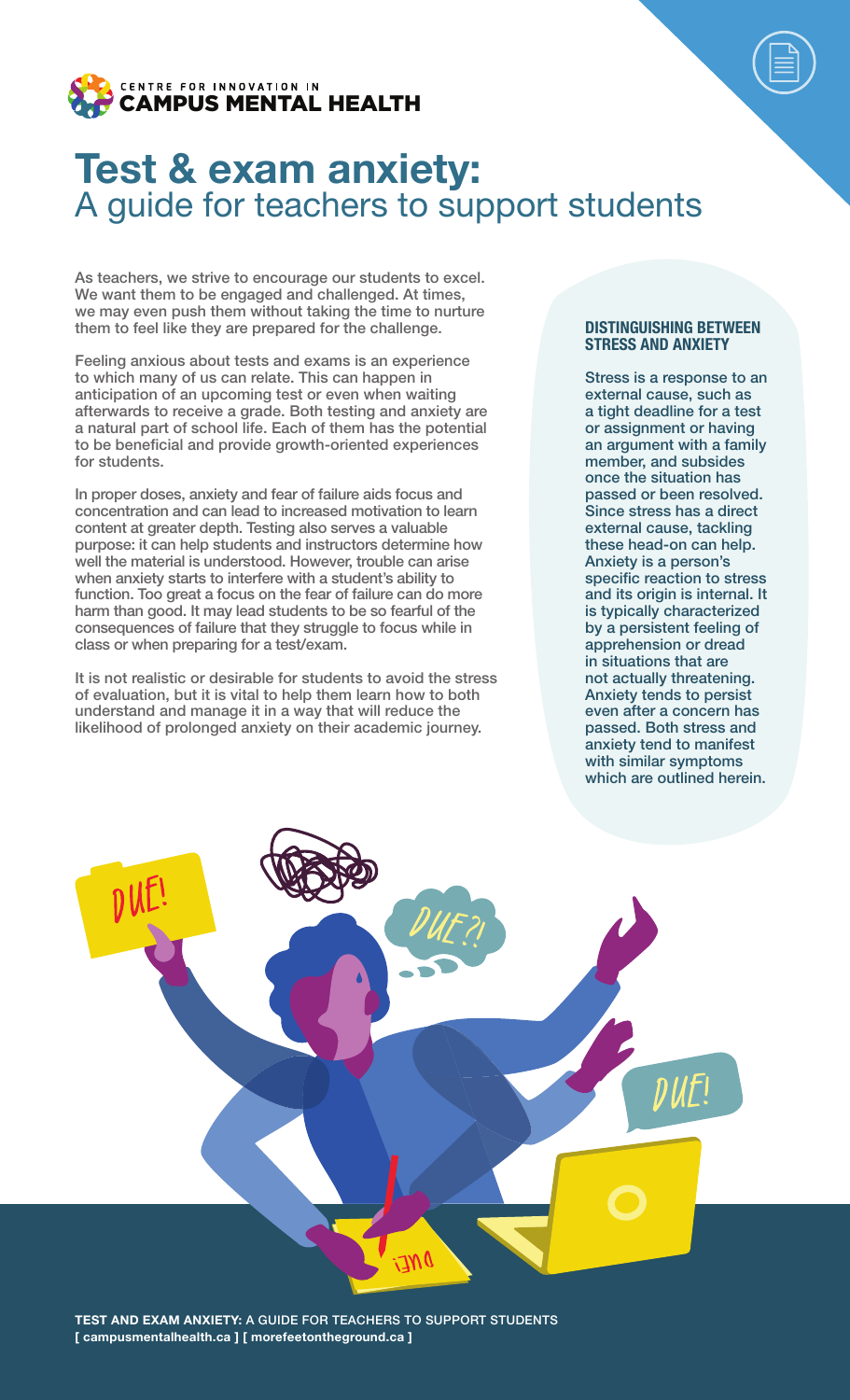## TEST ANXIETY MAY HAVE DIVERSE PSYCHOLOGICAL UNDERPINNINGS

The experience of text anxiety will vary from student to student, in both overt appearance and intensity. Some students may appear vigilant and demanding throughout the semester, while others might appear nervous in the days leading up to a test, agonizing over the material. Some may even feel anxiety long after the test/exam is complete as they worry about the potential implications of their grade. The underlying mechanisms leading to test anxiety can include:



Students do not typically begin their academic career anxious about every test that comes up. This is often conditioned due to external pressures (such as pressure from parents or further educational goals that are dependent upon GPA). These external pressures may be internalized by students into a prolonged anxiety response.



### ASSOCIATING GOOD GRADES WITH PERSONAL WORTH

If a student sees their grades as representative of their worth as a person, rather than simply one aspect of their lives, naturally they will be more anxious about tests.

FEELING OF A LACK OF CONTROL

This is the same with about any type of anxiety. As humans, we worry over the things we cannot control. The more something feels out of control, the more anxious we tend to feel. If students do not feel capable of doing well on the test, this can intensify their test anxiety.



Remember that students are still learning, and it is important to be patient with them. If a student feels singled out or mocked by their teacher, this will only add to their test anxiety.



It is important to make sure that students are not placed into a class that is not right for them. If a student is in a course beyond their current level of understanding or skill level, both their grades and their mental well-being can suffer.



#### FEAR OF ALIENATION FROM PARENTS, FAMILY, OR FRIENDS DUE TO POOR GRADES

Parents and guardians want to encourage their child to succeed. However, if a student feels their parents will reject them due to poor grades, this type of "encouragement" will do more harm than good.



Timed tests are a bane for many students, as the limited nature significantly increases the pressure put on the test. This is especially true when the test has a high impact on the student's overall grade.

### FOR INNOVATION IN **CAMPUS MENTAL HEALTH**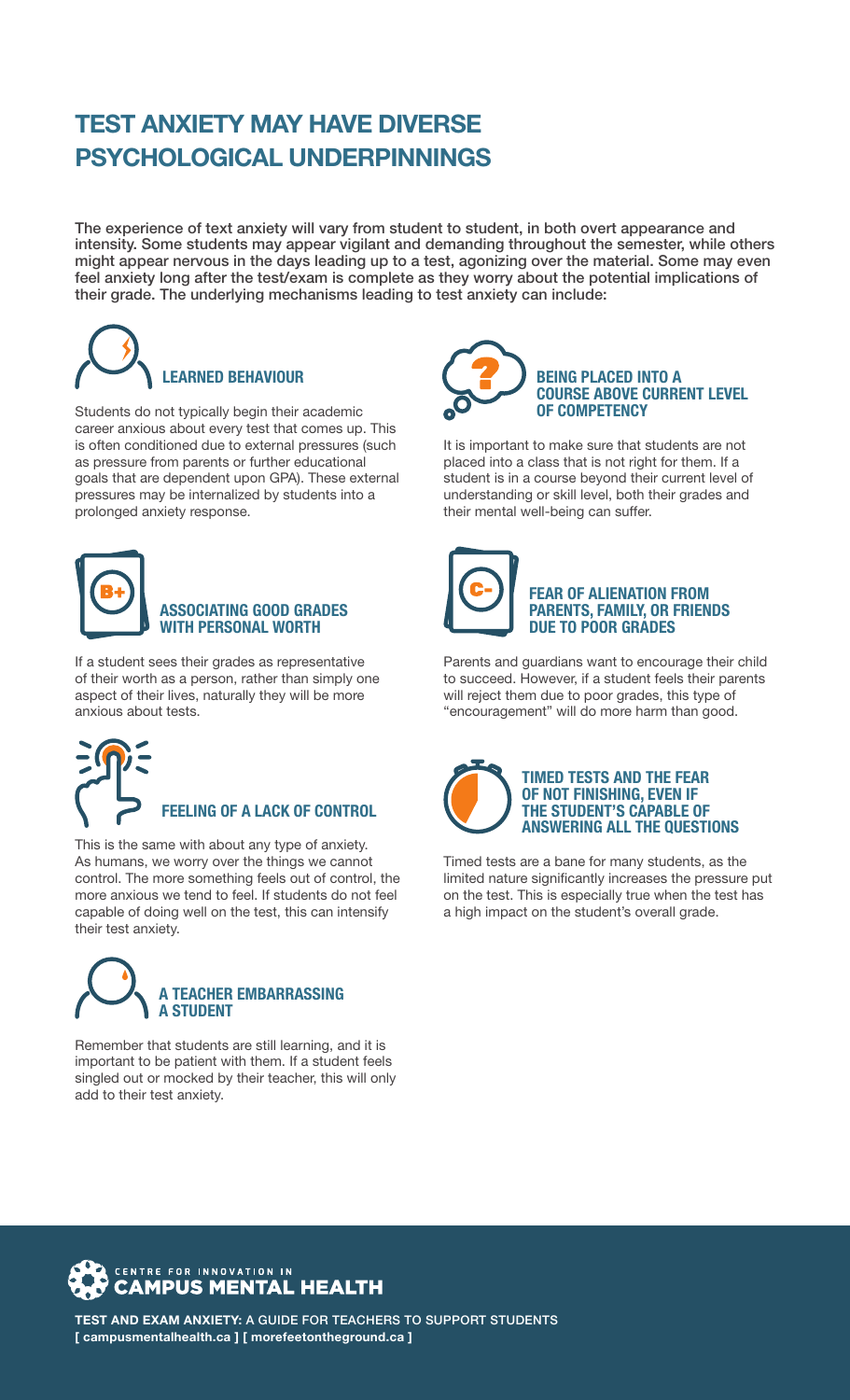## COMMON SYMPTOMS OF TEST ANXIETY

#### BEHAVIOURAL/ COGNITIVE SYMPTOMS

- Difficulty concentrating
- Negative thoughts or self-image
- Comparison of self to others
- \*Procrastination

#### EMOTIONAL SYMPTOMS

- Feelings of fear, helplessness, disappointment and stress
- Negative thoughts and fixation on past performance
- Worry about the future
- Racing thoughts or mind-blanking



*\*Procrastination is often a symptom of perfectionism. When students are taught to conflate their academic success with personal worth, they can fall into perfectionism: a need to do everything perfectly, or at least exceptionally. Perfectionists tend to be intensely self-critical when they fall short of their lofty standards. They may procrastinate or slack off, feeling that if they cannot do something right, they should not try at all. It is important to emphasize that mistakes are a part of learning and are necessary for improving.*

*\*\*If the student has never experienced a panic attack before, it is important to know what one looks like. As with symptoms of test anxiety in general, panic attacks can look different depending on the student. However, they are always characterized by a sharp, intense fear or anxiety, and are often accompanied by a rapid heartbeat that can sometimes feel as though the student is having a heart attack. This differs from anxiety attacks, which can last for days or even weeks at a time, with milder symptoms like chest pain, headaches or stomach aches.*

# CENTRE FOR INNOVATION IN **CAMPUS MENTAL HEALTH**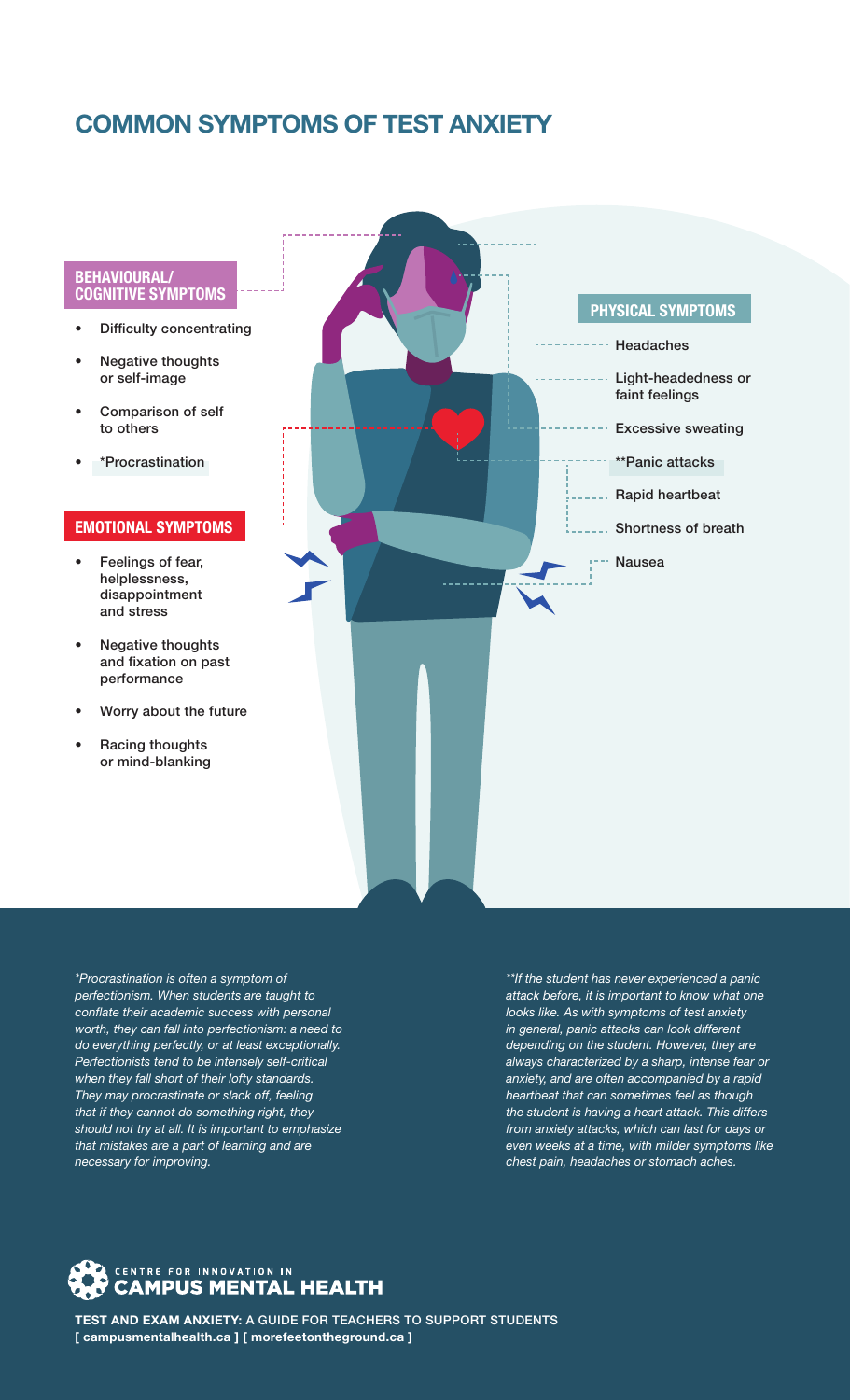## OFFSETTING TEST ANXIETY

There are several steps we can take as teachers to help offset test anxiety in our students. These include:



#### CLASSROOM CULTURE

The best thing we can do is create a positive classroom environment that prioritizes proficiency in skills and rewards effort more than performance on assessments. This includes avoiding sarcasm and ridicule, and inappropriately comparing students to each other.



### BE AVAILABLE TO YOUR STUDENTS

Make sure your students know they can come to you if they have any questions or concerns, or even if they are simply feeling anxious about the upcoming test. It is important as an educator to know where your students are emotionally, and it is important for your students to know you are a trusted ally. Help students identify with your office hours. What will make it desirable for them to take advantage of them?



#### BE MINDFUL WHEN DESIGNING YOUR COURSE OUTLINE

Think about humanizing it from the student perspective. We want to nurture their learning by crafting a course outline that is easy for them to consume. When they have less ambiguity about the roadmap for the course, there will inherently be less anxiety.



#### HELP STUDENTS TO STUDY MORE EFFICIENTLY

Are your students skimming over the selected reading until their eyes glaze over, not retaining the material? Find ways to integrate multiple ways of addressing the most important course content, concepts, and problems to help students understand which material will require most of their study time and energy. This means that tests and exams should be reflective of what you spend the most time on in class. Utilizing the adaptive quizzing services offered by textbook providers can help you add regularly-scheduled quizzes to help students stay on track and engaged.



#### REBALANCE THE COURSE GRADING TO ENCOURAGE ENGAGEMENT THROUGHOUT THE SEMESTER

Finding ways to evenly spread-out meaningful evaluations throughout the semester encourages students to stay engaged and cultivate weekly study habits. Some instructors have found gradually decreasing the grade weighting as the semester progresses has a positive impact on student anxiety levels. Increasing the weighting of weekly participation in class may be an effective way to keep students more engaged and better prepared.



#### DESIGN YOUR TESTS AND EXAMS TO MINIMIZE ANXIETY

Ensuring your tests and exams start with a few easier questions can help students feel more comfortable once the test/exam has commenced. Gradually progress to some more difficult questions after providing them an opportunity to get a few quick wins. Other considerations include not crowding pages with items, avoiding trick questions and diversifying the types of questions being asked. A humorous/silly question may lighten the mood and help students relax.

# CENTRE FOR INNOVATION IN **CAMPUS MENTAL HEALTH**